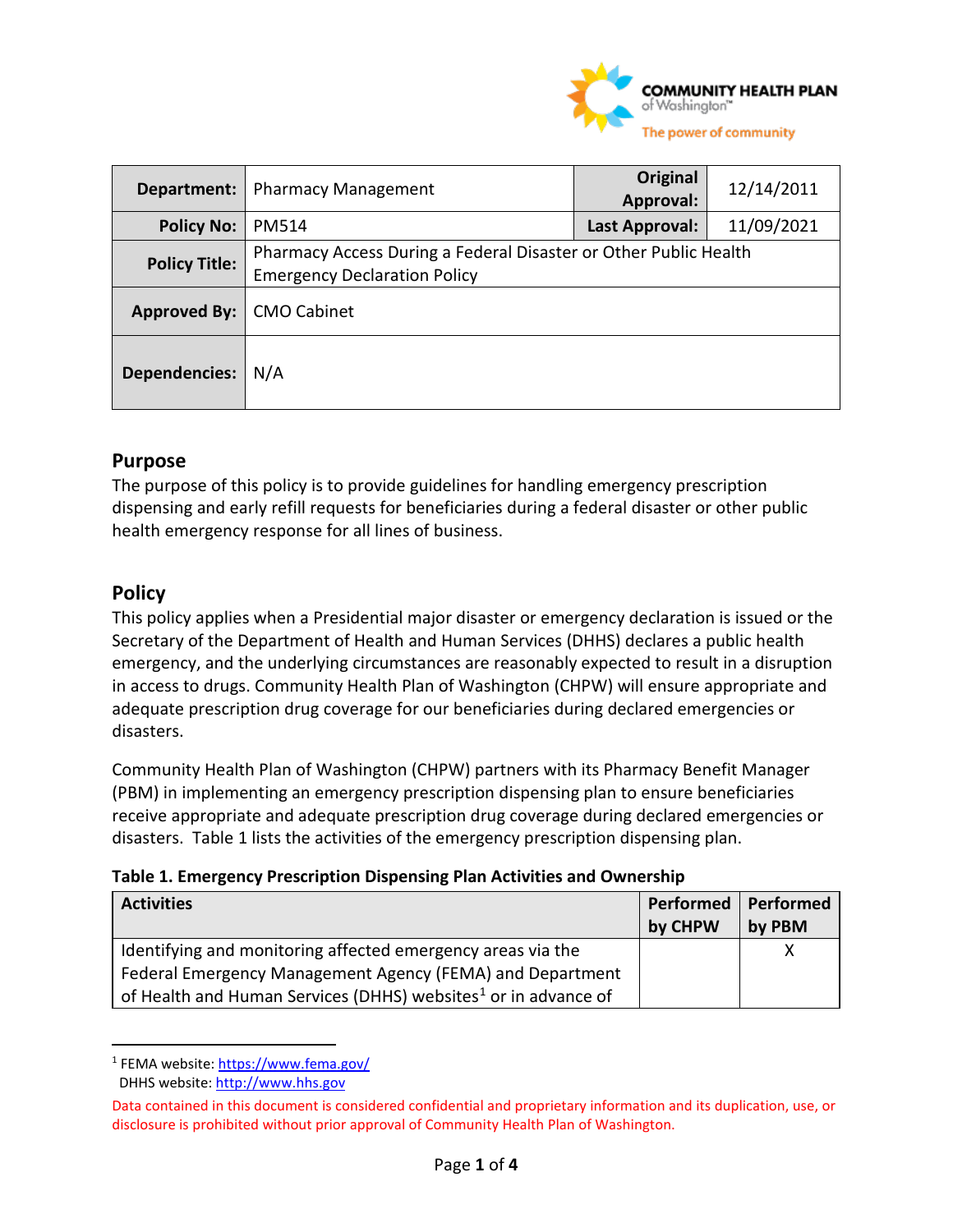

| <b>Activities</b>                                                                                                                                                                                                                                                                   | Performed<br>by CHPW | <b>Performed</b><br>by PBM |
|-------------------------------------------------------------------------------------------------------------------------------------------------------------------------------------------------------------------------------------------------------------------------------------|----------------------|----------------------------|
| an impending disaster by State officials for a particular                                                                                                                                                                                                                           |                      |                            |
| geographical location                                                                                                                                                                                                                                                               |                      |                            |
| Sending an electronic communication to notify CHPW regarding                                                                                                                                                                                                                        |                      | X                          |
| affected emergency areas                                                                                                                                                                                                                                                            |                      |                            |
| Authorizing PBM to process emergency fills in areas where a State                                                                                                                                                                                                                   | X                    |                            |
| of emergency is declared for those geographic locations                                                                                                                                                                                                                             |                      |                            |
| Authorizing PBM to use existing eligibility extract to process claims                                                                                                                                                                                                               | X                    |                            |
| Authorizing the routing of customer service calls related to<br>prescription services to PBM                                                                                                                                                                                        | X                    |                            |
| Implementing emergency prescription dispensing plan for all<br>impacted areas where an emergency or disaster has been<br>declared.                                                                                                                                                  |                      | X                          |
| a) "Refill too soon (RTS)" edits will be lifted<br>b) Once RTS edits have been lifted, faxes will be sent to<br>applicable pharmacies with appropriate RTS override codes                                                                                                           |                      |                            |
| Sending an electronic communication to notify CHPW that PBM is<br>invoking emergency prescription dispensing plan in affected areas.                                                                                                                                                |                      | X                          |
| Timeline for termination of an emergency prescription dispensing                                                                                                                                                                                                                    |                      | X                          |
| In the case of a public health emergency, emergency<br>a)<br>prescription dispensing plan terminates when the<br>emergency no longer exists or upon the expiration of the<br>90-day period beginning from the initial declaration,<br>whichever occurs first.                       |                      |                            |
| In the case of major disasters or emergencies, emergency<br>b)<br>prescription dispensing plan terminates 6 weeks from the<br>initial declaration, but may be extended based on case-by-<br>case situation by CHPW. At the end of 6 weeks, normal<br>operations will be reinstated. |                      |                            |
| Sending an electronic communication to notify CHPW that normal<br>pharmacy operation will be reinstated at the end of the emergency<br>declaration, as specified in the FEMA or DHHS websites.                                                                                      |                      | X                          |

Data contained in this document is considered confidential and proprietary information and its duplication, use, or disclosure is prohibited without prior approval of Community Health Plan of Washington.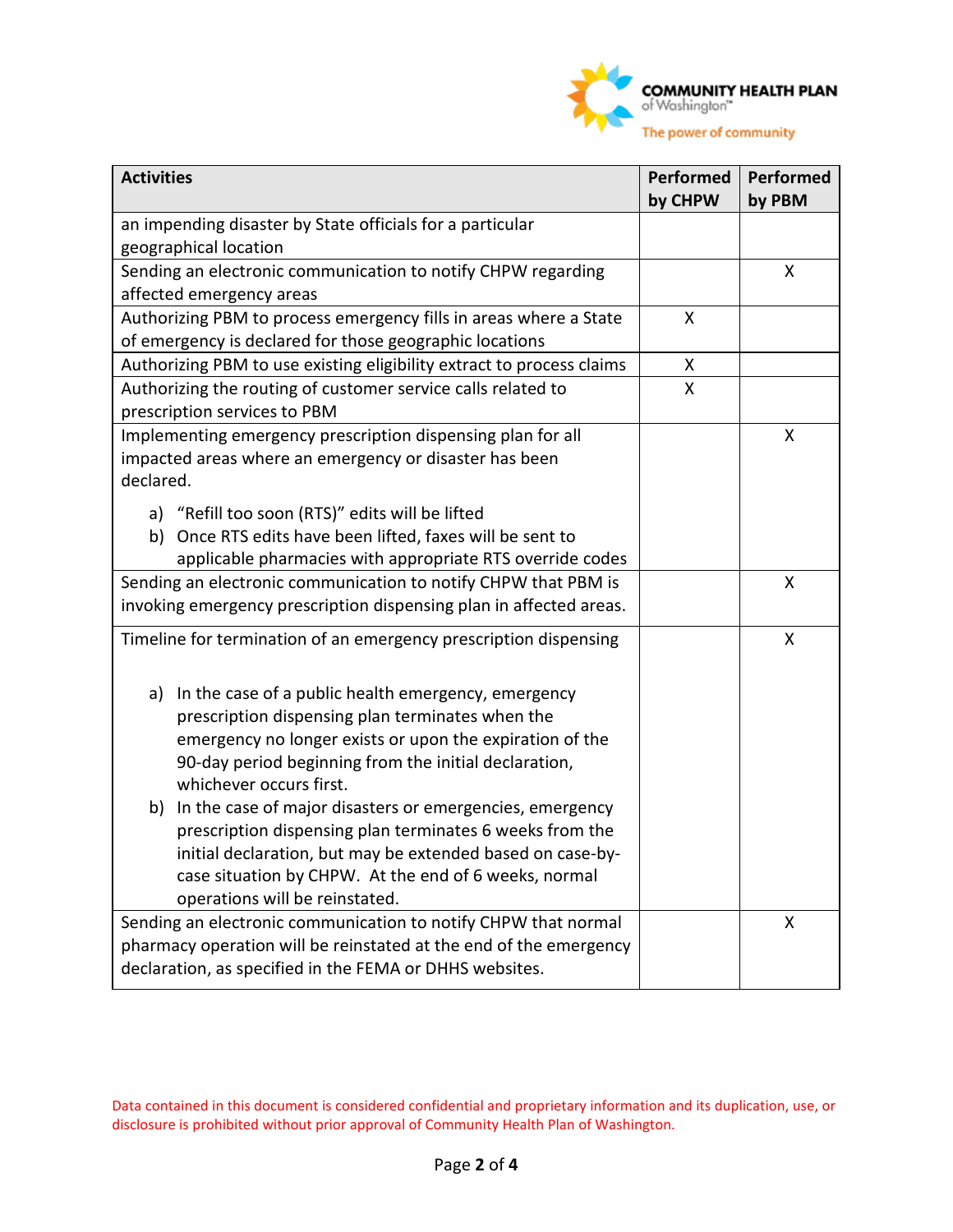

# **List of Appendices**

A. Detailed Revision History

# **Citations & References**

| <b>CFR</b>                |                |              |
|---------------------------|----------------|--------------|
| <b>WAC</b>                |                |              |
| <b>RCW</b>                |                |              |
| LOB / Contract            | ⊠ WAHIMC       | $§$ 17.3.1.6 |
| <b>Citation</b>           | <b>BHSO</b>    |              |
|                           | $\boxtimes$ MA |              |
|                           | $\boxtimes$ CS |              |
| <b>Other Requirements</b> |                |              |
| <b>NCQA Elements</b>      |                |              |

#### **Revision History**

| <b>SME Review:</b> | 11/23/2011; 03/30/2012; 03/27/2013; 04/16/2014; 03/27/2015;<br>03/12/2019; 02/22/2019; 10/19/2020; 11/09/2021             |
|--------------------|---------------------------------------------------------------------------------------------------------------------------|
| Approval:          | 12/14/2011; 04/04/2012; 04/19/2013; 04/23/2014; 04/07/2015;<br>03/18/2016; 03/14/2017; 03/13/2018; 03/13/2019;03/06/2020; |
|                    | 11/09/2020; 11/09/2021                                                                                                    |

Data contained in this document is considered confidential and proprietary information and its duplication, use, or disclosure is prohibited without prior approval of Community Health Plan of Washington.